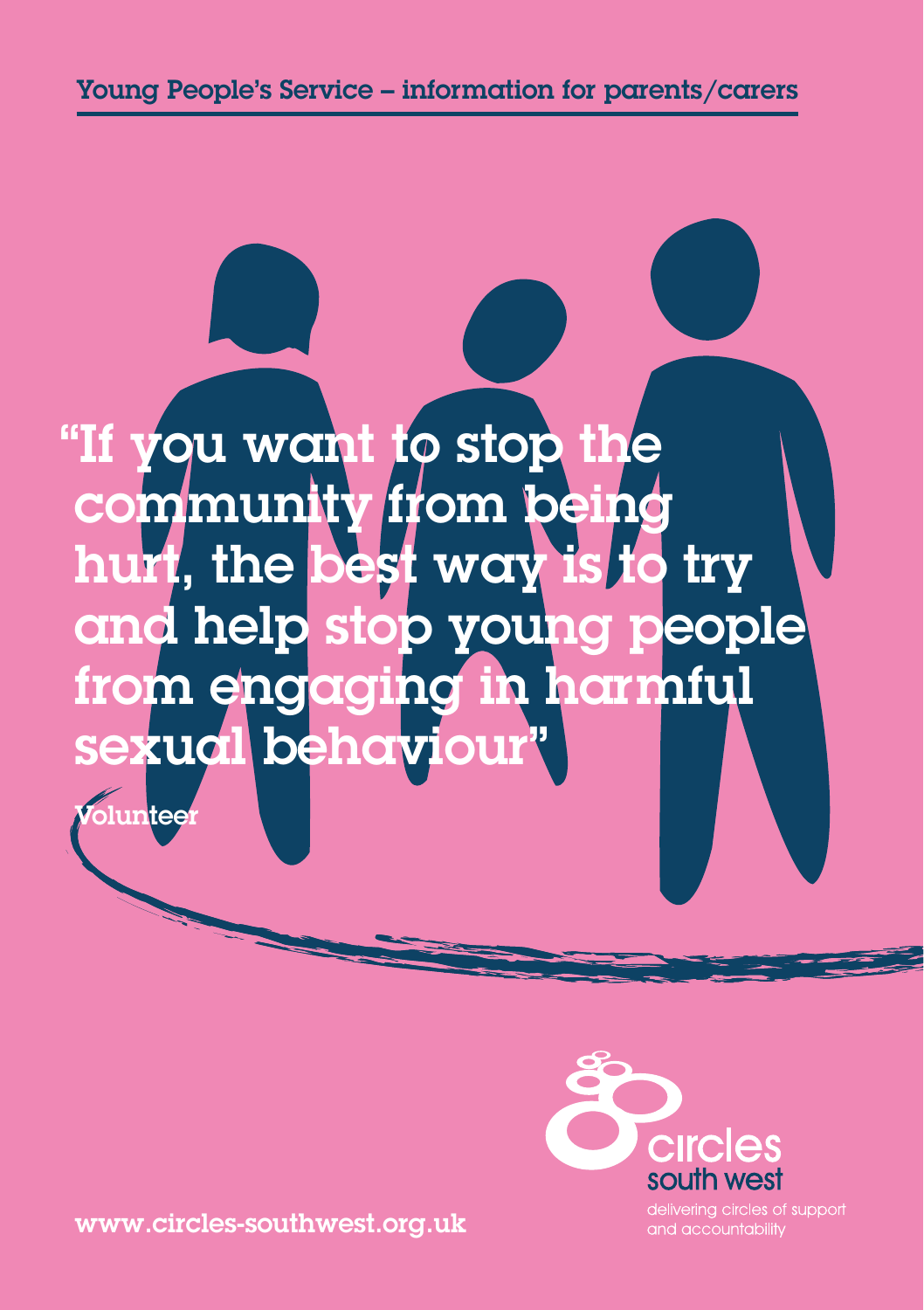Circles South West is an independent charity established in 2010. We work in close partnership with social care, health, police, probation and youth offending services to deliver Circles of Support and Accountability across South West England.

We offer a youth service for those aged between 10 and 17 and a young adult service for those aged between 18 and 20.

### How it works

A Circle consists of a young person (called a Core Member) and up to four specially trained community volunteers who have been told about the individual's harmful sexual behaviour and will help them avoid behaving in harmful ways in the future.

The Circle is there to support the core member and help with practical things like job interviews, completing schoolwork or filling out application forms as well engaging the young person in community activities and helping with life skills. The Circle is also there to "hold them to account", which means that from time to time the individual will be encouraged to to talk about their sexual thoughts and feelings.

# The meetings

The Circle meets for around an hour once a week for up to 12 months. The first meeting will probably take place at a council building and after that the Circle will meet in a cafe or do activities such as bowling, playing pool and trampolining.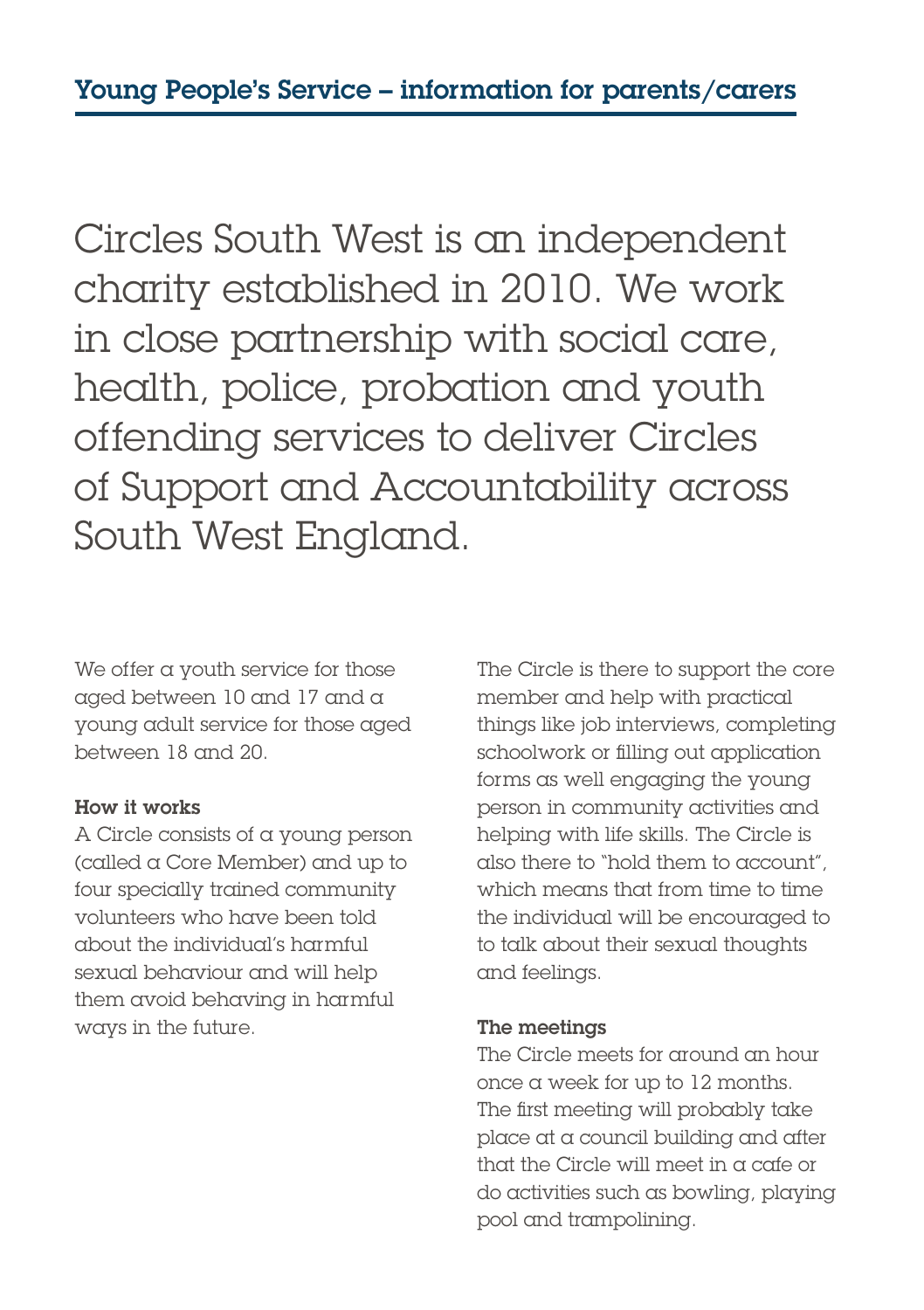The meetings will give the young person a safe place to talk about worries, get practical support, build confidence and develop social skills. Volunteers will also monitor the individual's risky thoughts and behaviours and report any concerns back to the coordinator, who in turn will liaise with the partner agencies – for example, social care, Be Safe, youth offending team and/or police, where applicable.

Research suggests that having a Circle is likely to reduce the risk of a young person engaging in future harmful sexual behaviour – the key objective of Circles South West is "no more victims".

### The commitment

A young person doesn't have to join a Circle. A Circle is voluntary and cannot be a condition of a Youth Community Order or Licence. The individual must want to stop behaving in ways that are harmful sexually and must be prepared to share details of their harmful sexual behaviour with their Circle.

## Your involvement

As a parent/carer you are expected to attend the first meeting with your young person and review meetings held every three months. We are happy to answer any questions you may have and encourage you to keep in contact with our coordinator, who will provide support and advice.

# How to join

If you would like your young person to be considered for a Circle, please speak with his or her social worker, probation, Be Safe worker or YOT worker. They will fill out a referral form and send it on to us. The coordinator will then arrange a meeting with you, your young person and the referrer to complete an assessment. If your young person is suitable, we will begin the process of setting up a Circle as soon as possible.